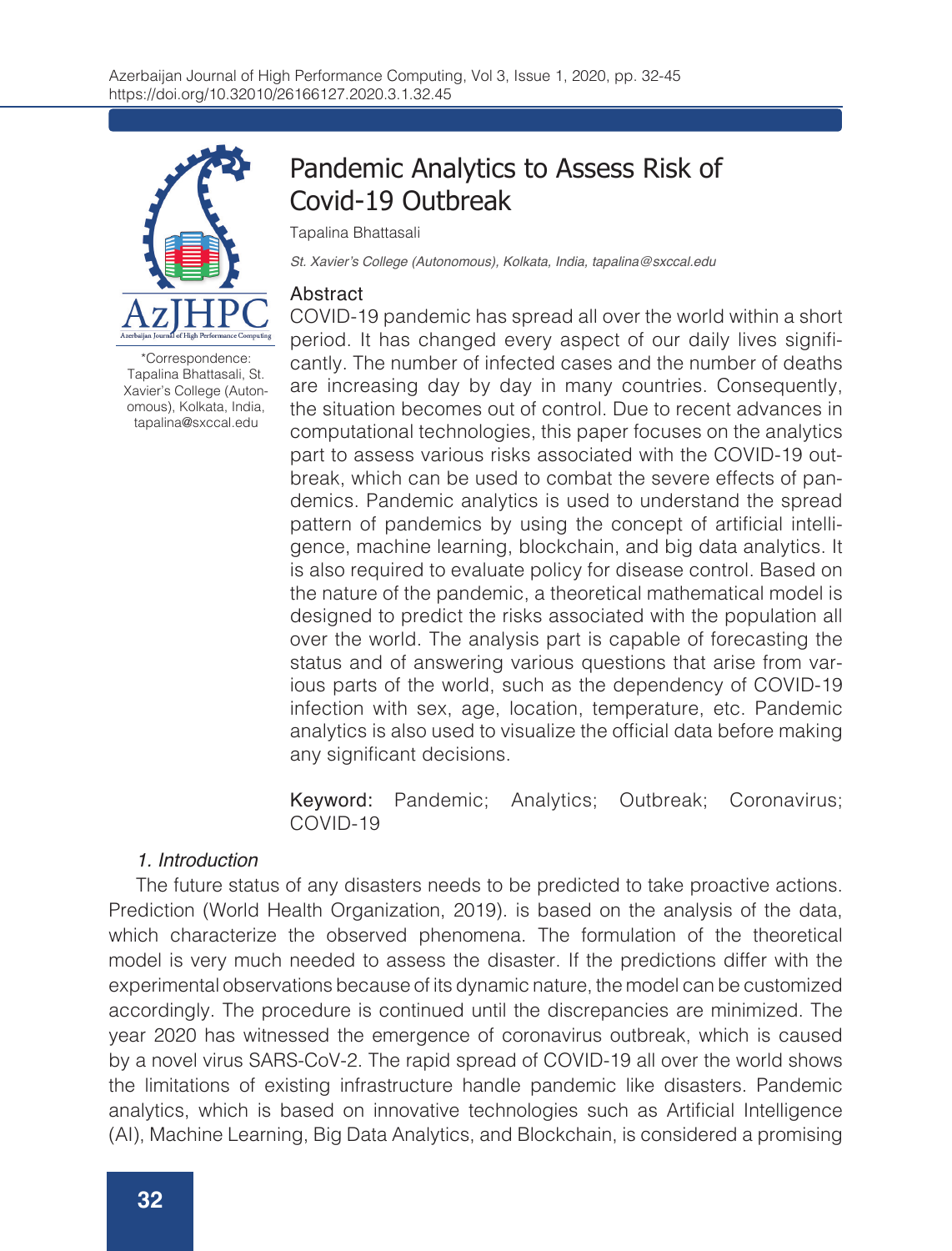solution to combat the COVID-19 outbreak. Early detection of an outbreak is possible as well as privacy protected while tracking the outbreak. COVID-19 can be considered as the data analysis application area. It is an infectious disease triggered by novel coronavirus. World Health Organization (WHO) (World Health Organization, 2019) has declared COVID-19 as pandemic as it quickly spreads all over the world and affects many people at the same time. A sudden increase in the number of infected cases gives rise to the outbreak of the disease.

Negative impact of the disease can be reduced if the right innovation can be utilized towards the right direction. Analytics bridges the gap between pandemic data and decision making. The data needs to be aggregated, refined, and analyzed in order to take accurate decisions. Analytics translates the technical data into useable information to facilitate decision making. It is the conglomeration and examination of information from numerous sources to urge the vision. Pandemic analytics is the way to assess the status of the outbreak, which in turn can be used to control the speedy spread of irresistible diseases like COVID-19. It is a valuable technique to combat this sort of worldwide crisis. As widespread advances, real-time modeling can enhance our knowledge towards the patterns of the outbreak. This type of modeling can be used as a simulator to assess the COVID-19 outbreak. However, real-time modeling of continuous widespread is not exceptionally simple. Pandemic analytics is used here for the statistical analysis of surveillance data. The model can provide an increasingly accurate assessment, and predictions of the pandemic evolution as data are available over time. Mathematical modelling (Giordano, G., Blanchini, F., Bruno, R., et al., 2020). is a crucial component to design strategies for pandemic mitigation. Pandemic analytics is increasingly used to study the spread of the virus with advances in data availability. This type of data analytics is considered for making better predictions using past data and analysis techniques, including statistical and learning methods. Discovery of patterns in input data and anticipating what is likely to happen is the main objective of the analytics. Statistical analysis and predictive modeling are the main pillars of pandemic analytics. The selection of an appropriate model decides how efficiently we can make better insights and useful decisions. For example, it can be used to predict the number of COVID-19 infected patients in the next few days. Pandemic analytics demand the design of a system model to analyze the official data, which can be used to address various predictive questions in the context of COVID-19. The classification model can be used for decision problems where only Yes or No is the answer.

The model classifies the data into multiple categories using previous data. The clustering model arranges data in several logical classes based on well-known attributes. Forecast models can be used to predict new values learned from previous data. The outlier model can be used to identify inconsistent entries within the dataset. The time series model can be used for short-term prediction using data collected from various time-periods. With the advent of advanced technology, sometimes the theoretical model may not require for the scenarios, where predictions can be made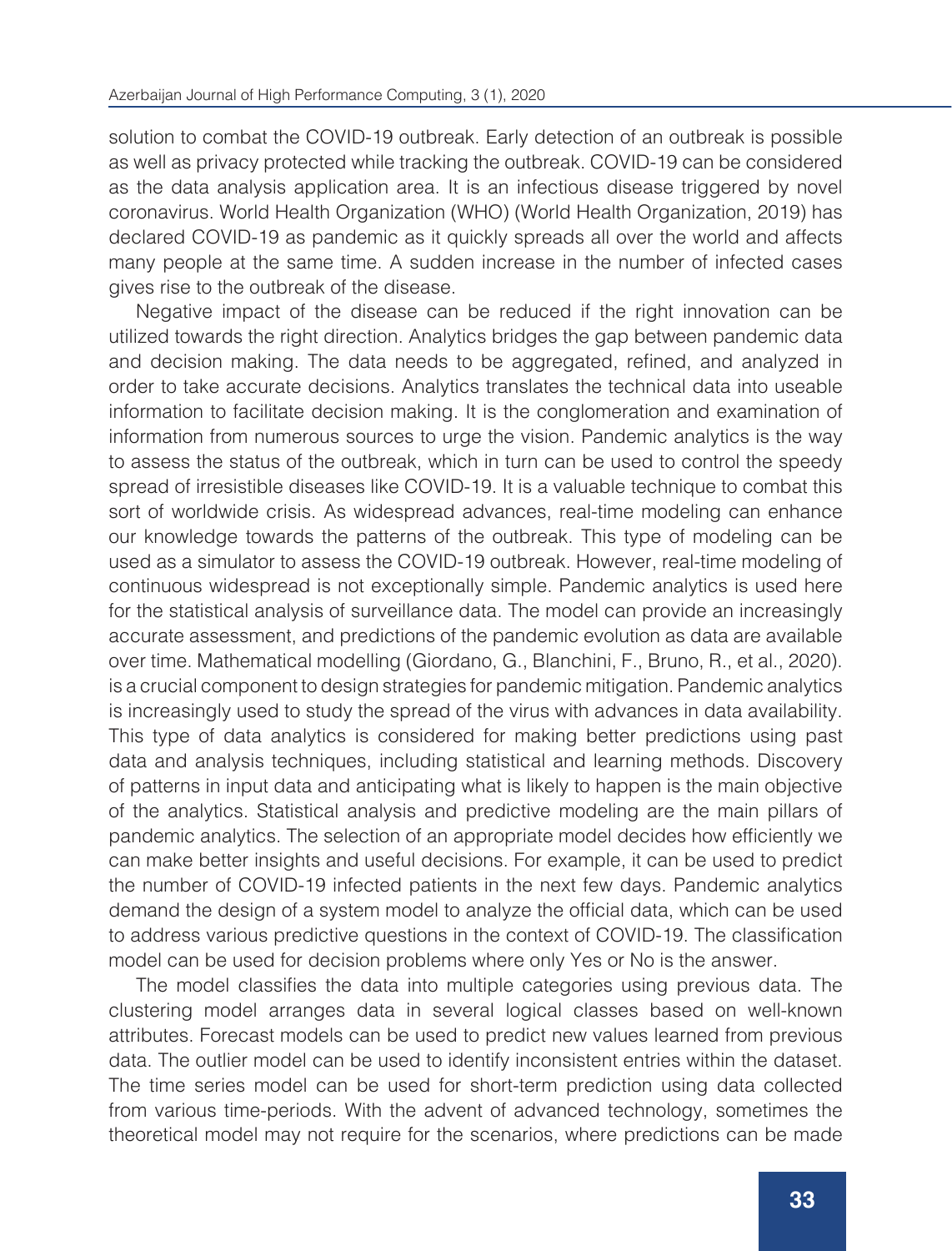#### Tapalina Bhattasali

by processing the existing data directly. However, prediction without understanding the details may be dangerous. Sometimes spurious correlation can emerge, where it is challenging to differentiate between exact cause, and it is hard to discriminate between a pure coincidence and a real cause. Prediction is challenging as the phenomenon is going on, and the nature of the virus is changing during mutation.

 As large amount of official data about COVID-19 are readily available now; many researchers are developing predictive models to analyze data. However, many attempts have not produced fully satisfying results to predict the future of the COVID-19 pandemic. It may be due to the complexity in spreading procedure, various mutated forms of the virus, or limitation in official data. With the advent of pandemic analytics, it becomes easier to access huge amount of heterogeneous data related to the virus and the disease, collected from various sources. As a result, the facts can be visualized in more straightforward and practical ways.

Prediction of the status of the pandemic is possible with the application of technological know-how. Pandemic analytics is used here to assess COVID-19 status for a future time and a given location. There are various strategies to forecast the status of the virus. Warnings related to the pandemic outbreak are essential as the forecast is used here to protect the existence and the environment. Considering risk prediction is an essential step towards analytics of disease to generate risk scores.

The remaining parts of the paper are presented as follows. Section 2 gives a brief overview of the background of the COVID-19 outbreak. Section 3 presents a few research works related to the COVID19 pandemic outbreak. Section 4 gives an idea of the methodology of pandemic analytics to assess the status of COVID-19. Detailed analysis of data and relevant interpretation is described in section 5. Finally, section 6 concludes the paper.

#### 2. Background

Coronaviruses are an own big family of various viruses. Some of them cause the common cold in human beings. Others infect animals, including bats, camels, and cattle. Experts say SARS-CoV-2 is originated in bats. That is also how the coronaviruses in the back of Middle East breathing syndrome (MERS) and severe acute breathing syndrome (SARS) were given started. In overdue December 2019, the novel Coronavirus was recognized in Wuhan, the capital of China, causing extreme respiratory disease. Since then, the virus has been spread. It is biologically called extreme acute breathing syndrome coronavirus 2 (SARS-CoV-2).

The sickness caused as a result of infection is known as coronavirus disease (COVID-19). COVID-19 has been labeled as an airborne High Consequence Infections Disease. SARS-CoV-2 is spreading between humans globally. Health Government in China aforementioned to the World Health Organization (WHO) about the cluster of viral infection cases of unknown reason in Wuhan, Hubei on 31st December 2019. In early January, an investigation was launched for this. On 30th January, the outbreak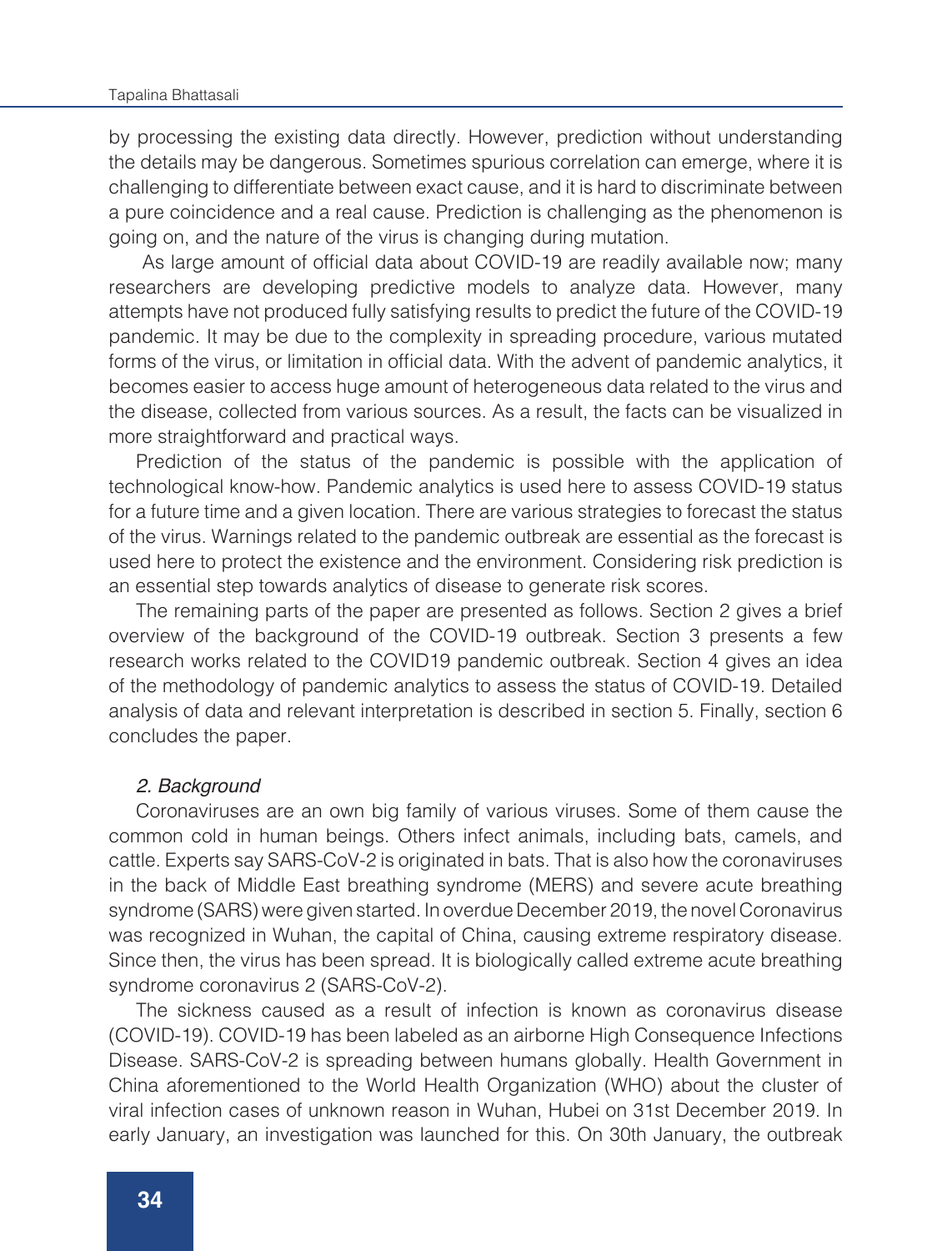is declared as Public Health Emergency of International Concern (PHEIC) by WHO (World Health Organization, 2019).

WHO diagnosed the spread of COVID-19 as a virulent disease on 11th March 2020. As SARS-CoV-2 spread both inside and outside of China, it infected humans who have had no direct contact with animals. That meant the virus is transmitted from one human to another. It is now spreading all around the world, which means that humans are unwittingly catching and passing on the coronavirus. This growing worldwide transmission has to turn out to be a plague. As a newly diagnosed virus, no human immunity is built towards this virus. At the identical time, no vaccine is to be had to save you contamination. Antibiotics are not an effective treatment as viral contamination.

Globally, the contamination rate has grown at such an alarming rate that a number of nations have already declared a state of emergency (World Health Organization, 2019). They have incorporated complete lockdown to stop further spread. Recent facts show that spreading rate becomes double than that for seasonal flu and fatality rate is ten times than that for seasonal flu. The increasing global contamination figures have shown that COVID-19 cases are rising sharply all over the world without any awareness. In some places, it becomes uncontrollable. The complicated cases become easier to spread and difficult to detect because of asymptomatic carriers, shortage of check kits, new pathogen of COVID-19. The increased infection instances will inevitably crush the health system as doctors and nurses are overworked to preserve up with new cases and therefore the number of clinic facilities, especially in-depth care units (ICU). Scientists have started works to find out remedies and vaccines to control the outbreak. However, drug discovery may be a lengthy process, which will probably take minimum of one year. There are wide ranges of challenges posed by coronavirus. It starts from early detection, containment, and isolation, to mitigation and segmentation, and in the end to the stop of the disease.

### 3. Related Works

Because of the fast spread of COVID-19, in a short time, several studies on the prediction of Trend and the effects thereof. This section discusses all these recent studies that are Linked to theoretical forecasts. Giulia Giordano et al. suggest an epidemic Predictive model comparing infected density with symptom frequency. Creators have proposed a SIDARTHE Model, which assists with rethinking multiplication number and reproduction results additionally show that the proposed model gives exact results in the wake of contrasting the discoveries and genuine information on the COVID-19 pandemic in Italy. Melanie Banister at al. (2020) introduced an intriguing examination to build up the connection of temperature and proof of COVID-19 in Europe. Authors guarantee that the regular variety, basically in the temperature, incredibly sway the spread of COVID-19. The study expresses that higher average temperature is the potential possibility to restrain the spread of COVID-19.

Lucia Russo et al. (2020) introduced an instrument to locate the principal day of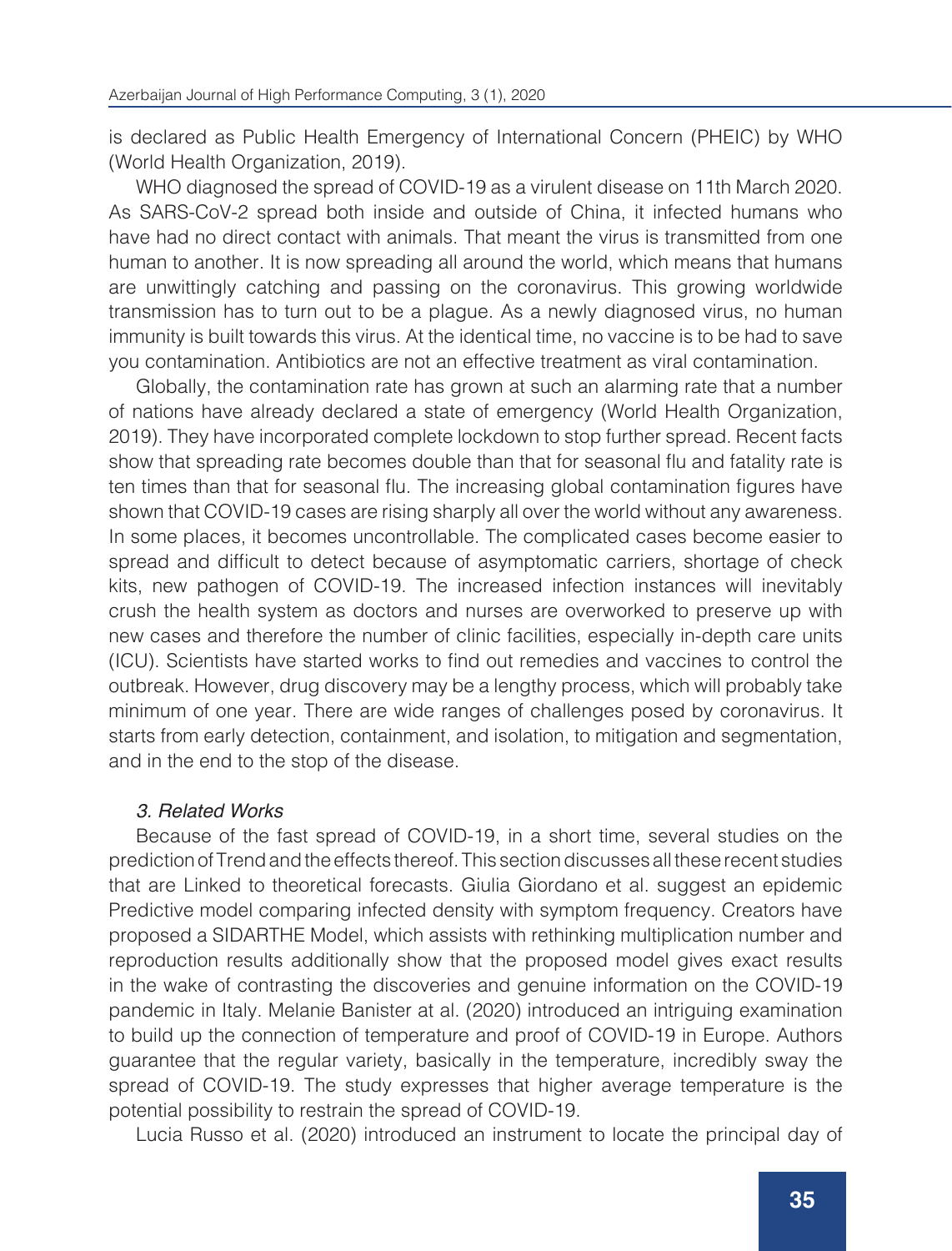contaminations and forecasts of COVID-19 in Italy. Contingent on proposed work, creators can appraise that the genuine tally of uncovered instances of COVID-19. Vitaly Volpert et al. (2020) introduced the impact of the isolated model on the spread of coronavirus disease utilizing information investigation. The principle point of this work is to introduce the evaluation of set isolate components utilizing numerical demonstrating. Albertine Weber et al. (2020) introduced the pattern examination of the COVID-19 pandemic in China, utilizing a universally acknowledged SIR model in this investigation. The dataset utilized in this examination is taken from the Johns Hopkins University site for investigation, and it is found that scourge was contained in China. The fundamental point of the investigation introduced by Feng Zhang et al. (2020) is to give control measures to be considered universally for worldwide control of this pandemic. The period of the dataset is from 3-10 February 2020, and creators introduced a period arrangement model to foresee the number of tainted cases and the defining moment where the spread is at top. Possibility investigation of controlling COVID-19 spread by segregating tainted cases and isolate is introduced by Joel Hellewell et al. (2020) The proposed probabilistic model introduced in this examination considered differed situations like beginning diseases, fundamental reoccur number; also, the likelihood of contacts followed, and the pace of clinical contaminations. The outcomes appear that, in scourge circumstance, the seclusion of tainted individuals and contact following is not adequate to limit the pace of spread. Demonstrating of COVID-19 plague in China for an aggregate number of tainted cases utilizing information accessible in early stage in light of differential condition is introduced by Z. Liu et al. (2020) Simulation results show that on the off chance that the limitations would have been applied multi-week prior, at that point, there would have been a critical decrease in the number of tainted cases. From the literature study, it can be said that simple and robust approaches become increasingly important to assess the risks associated with COVID-19 like pandemics.

### 4. Methodology

Pandemic analytics is used to depict irresistible illness in an efficient way to interpret suspicions and information concerning illness transmission into the quantitative estimation of how a pandemic advances over time and space. Crichton's hazard triangle (Park, S. W., Bolker, B. M., Champredon, D., et al., 2020) is considered here to address pandemic risks. It can be seen from three viewpoints- hazards, exposure,



Fig. 1 Pandemic Risk Factors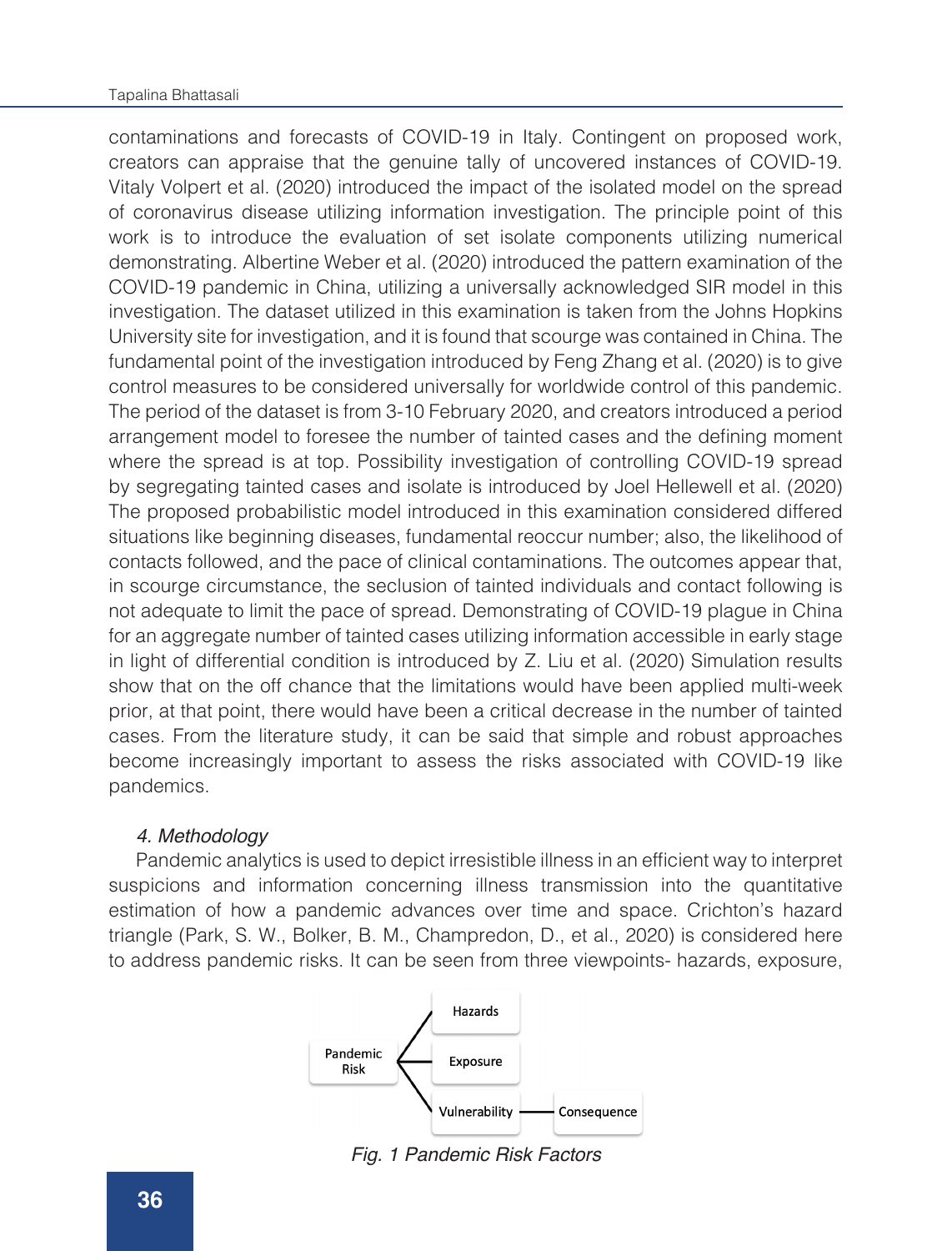and vulnerability.

• Hazard – the degree, seriousness, and likelihood of coronavirus's danger, the potential danger, and its ability to cause a damage

• Exposure – the degree to which people at hazard may come into contact with the infected one; to measure how human is exposed to the potential damage

• Vulnerability – the susceptibility to harm the people at risk due to the infection at a specific escalated (co-morbidity); attitude to be affected when exposed

Hazard is related to the probability that a virus can spread. Initially, the spread is assumed as homogeneous. How the virus has been transmitted among people depends on a set of spatial and socio-economic factors. If a hazard represents the level of infection diffusion over an area, exposure is related to the size of the population in that area to represent the number of people affected by the infectious disease. Vulnerability represents the ability of an infected person to become sick or die – that is how he or she responds. It is a relationship between the infection and the health damage. Vulnerability is the degree of damage when the person is exposed to hazard. He or she may be recovered or die. This is the consequence. Vulnerability is related to the age and initial health conditions before the infection. The number of people who become affected due to virus can be easily measured if the vulnerability is combined with exposure. Consequently, it can be analyzed whether the person's death is only due to COVID-19 or due to co-morbidity.

Due to the inter-relationships between these measurements, they have been conveniently conceptualized as a risk triangle. It can be surveyed in terms of various external factors like contamination, individual mobility, temperature, population density, average age, gender, and locality.

Three risk factors are considered to calculate the pandemic risk index (PRI). It can be used for exploring the correlations between this risk ranking and the observed effects of the COVID-19 outbreak

# $PR = aPE * (bPH *cPV)$ .

Here PR represents a pandemic risk; PE represents exposure to the pandemic, PH represents hazards due to pandemic, and PV represents a vulnerability for the pandemic. a, b, c are the external factors which are responsible for consequences (Pc). The value of PC can be either 0.0 or 0.5 or 1.

Pandemic Risk Index for any location, PRI,  $I = PR * Pc$ , where  $I = 1, 2, ...$ .

0.0 implies death because of only COVID-19;

0.5 implies death due to co-morbidity (infected with COVID-19 along with other diseases);

1.0 implies recovery.

Pandemic modeling is considered here to describe the infectious disease in a systematic way to translate assumptions and data related to the transmission of disease into the quantitative estimation of pandemic progress through space and time. Pandemics of infectious diseases among humans are driven by transmission of the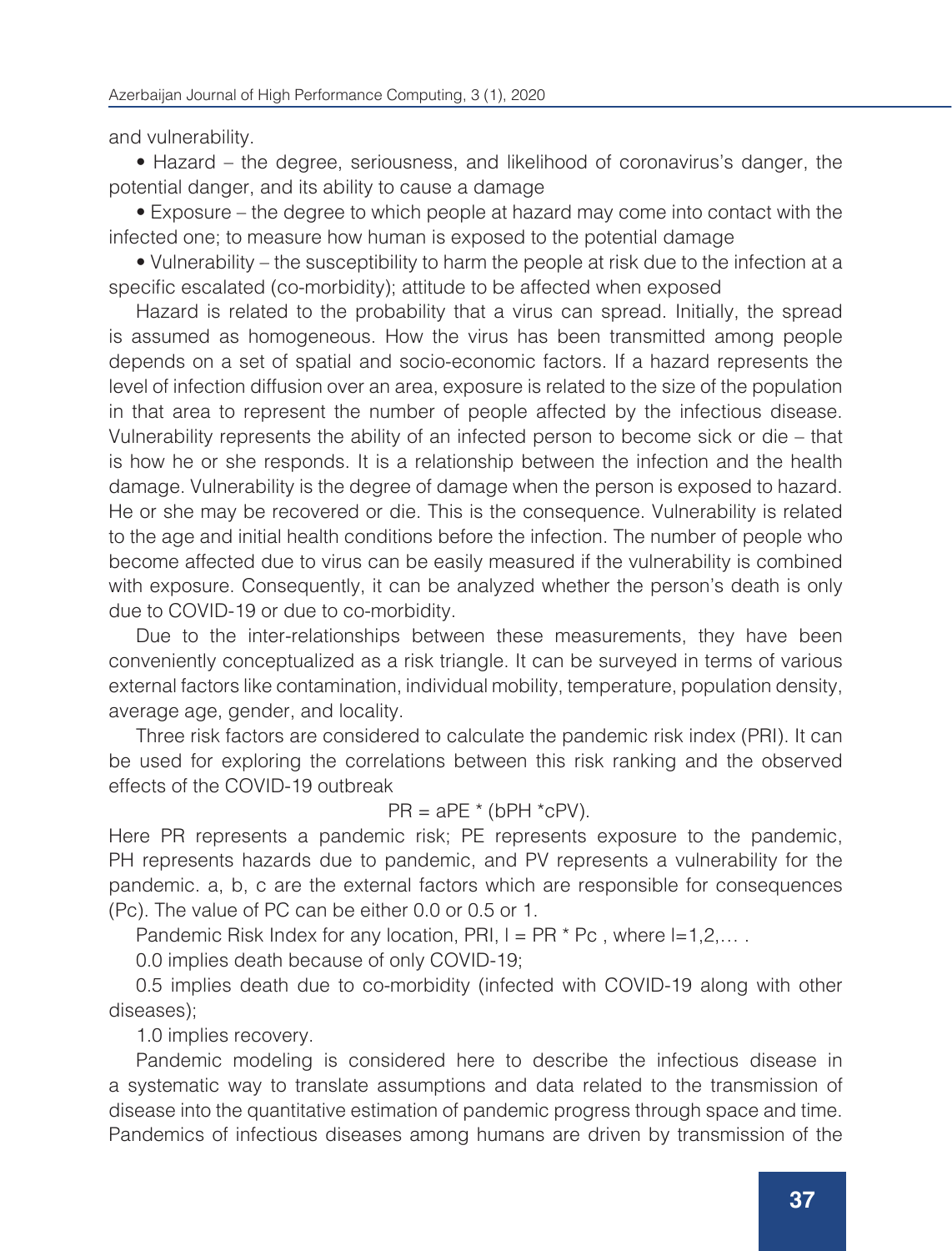virus among humans either directly or through various agents (like droplets) in the environment. The transmission of the disease depends on environmental, behavioral, and social factors. Pandemic dynamics can be expressed in terms of mathematical equations to analyze the data quantitatively.

During pandemic modeling, it is considered here that individuals go through eight health states with specific rates - Unwell, Endangered, Symptomatic, Asymptomatic, Confirmed, Quarantined, Recovered, Deceased. Unwell is the state of the individual when he or she is not feeling well due to cough, fever, cold, and difficulty breathing. These symptoms may arise due to general flue. Therefore, it can be said that individuals may feel unwell, which may not always ensure Corona Virus infection. If an individual is exposed to another COVID-19 patient, or he or she may suffer from lung disease, heart disease, diabetes, hypertension, or he or she has travel history. The endangered state has a high probability of being infected. Symptomatic is when an individual's symptoms are easily identified, while he or she is carrying the virus, and proper actions can be taken to reduce contamination. Asymptomatic in the state where the individual's symptoms are not visible while he or she is carrying the virus. Therefore, this type of individual's high probability is to spread the virus. Confirmed is the state when an individual is truly affected by the virus. Quarantined is the state when an individual is diagnosed and quarantined. Recovered is the state when an individual gets rid of the virus and recovers from the disease. Deceased is the state when an individual dies due to the coronavirus. This may be due to the only coronavirus or may be due to co-morbidity (where coronavirus is not only the reason for death; individual is already



#### Fig. 2 Pandemic Modeling

affected by various diseases at the same time.

The state of the individual becomes confirmed when unwell or endangered individuals are infected by the virus. Confirmed individuals can transmit the virus. Confirmed individuals are in a recovered state after the infectious period. The individual may become immune to the disease after recovery. Deceased can also spread the virus.

Here a population of size N is partitioned into eight classes of individuals- Unwell (U), Endangered (E), Symptomatic(S), Asymptomatic (A), Confirmed (C), Quarantined (Q), Recovered (R), Deceased (D). Unwell (U) and Endangered (E) both are under Susceptible (S\*) class. Symptomatic (S) and Asymptomatic (A) are both under Carrier (C\*) class.

Therefore,  $N = S^* + C^* + C + Q + R + D$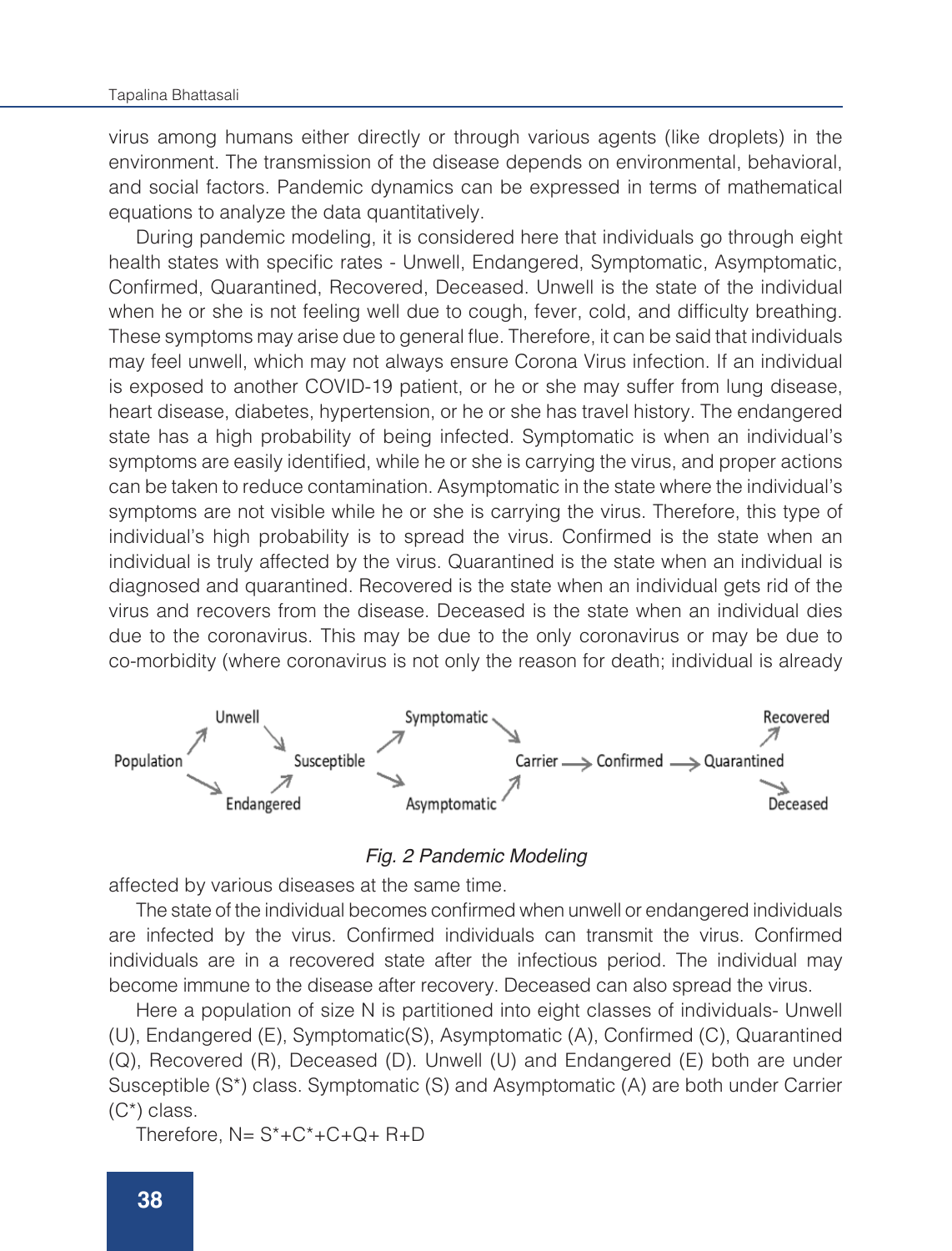$= U+E+S+A+C+Q+R+D$ , where  $S^*=U+E$  and  $C^*=S+A$ .

UESACQRD model is considered to analyze the status of a pandemic outbreak all over the world. Initially, a population is fully under susceptible (S) class of UESACQRD model of the COVID19 pandemic outbreak. It is just like the global population in December 2019, when the COVID-19 outbreak initiates. The susceptible population may become symptomatic carrier q and asymptomatic carrier 1-q with a rate of b. The symptomatic carrier may become confirmed at a rate of f, and asymptomatic carrier may become confirmed at a rate of g. Symptomatic and Asymptomatic carriers may be recovered after undergoing treatment with a rate of m and s, respectively. Individual who loses their temporary immunity becomes susceptible at a rate of y. New infection can be due to active contact with either the symptomatic carrier or asymptomatic carriers.

 $p_{0}$  represents the average number of cases that result from the introduction of a single confirmed case in a totally susceptible population during the crisis period. The average number of unexposed individuals infected by a single confirmed individual is known as reproduction number and denoted by  $p_{_0}$  in UESACQRD model. The major estimation parameters include reproduction number  $(p_0)$ , case lethality, or fatality rate (f), case recovery rate (h), and case confirmation rate (i). Reproduction rate  $(p_0)$  can predict whether the infectious disease will spread into a population or die out. If the value of  $p_{0}$  is less than one, then the infection will die out quickly as each infectious person passes on the disease, on average, to less than one other individual. The outbreak cannot sustain its spread. If  $p_{0}$  is larger than one, then the outbreak will grow exponentially.

The reproduction number wraps up all the troubles in the data about disease transmission and makes it transparent. From the manner by which the disease develops in the body to the method of transmission – and even the structure of the societies inside which it spreads – it catches all the key features of the outbreak and permits us to respond likewise.

The following parameters are considered here.

- ◆ proportion of the population that are unwell or endangered
- ◆ proportion of susceptible become symptomatic or asymptomatic carriers
- ◆ rate at which susceptible becomes a symptomatic or asymptomatic carrier
- ◆ rate at which symptomatic becomes confirmed
- ◆ rate at which asymptomatic becomes confirmed
- ◆ rate at which symptomatic becomes recovered
- ◆ rate at which asymptomatic becomes recovered
- ◆ rate at which confirmed becomes recovered
- ◆ rate at which confirmed becomes deceased

P<sub>o</sub> is divided into three components- the size of the population, the rate at which susceptible becomes confirmed, and the rate of recovery or death from the disease. Increasing the first two of these factors increases po, whereas increasing the recovery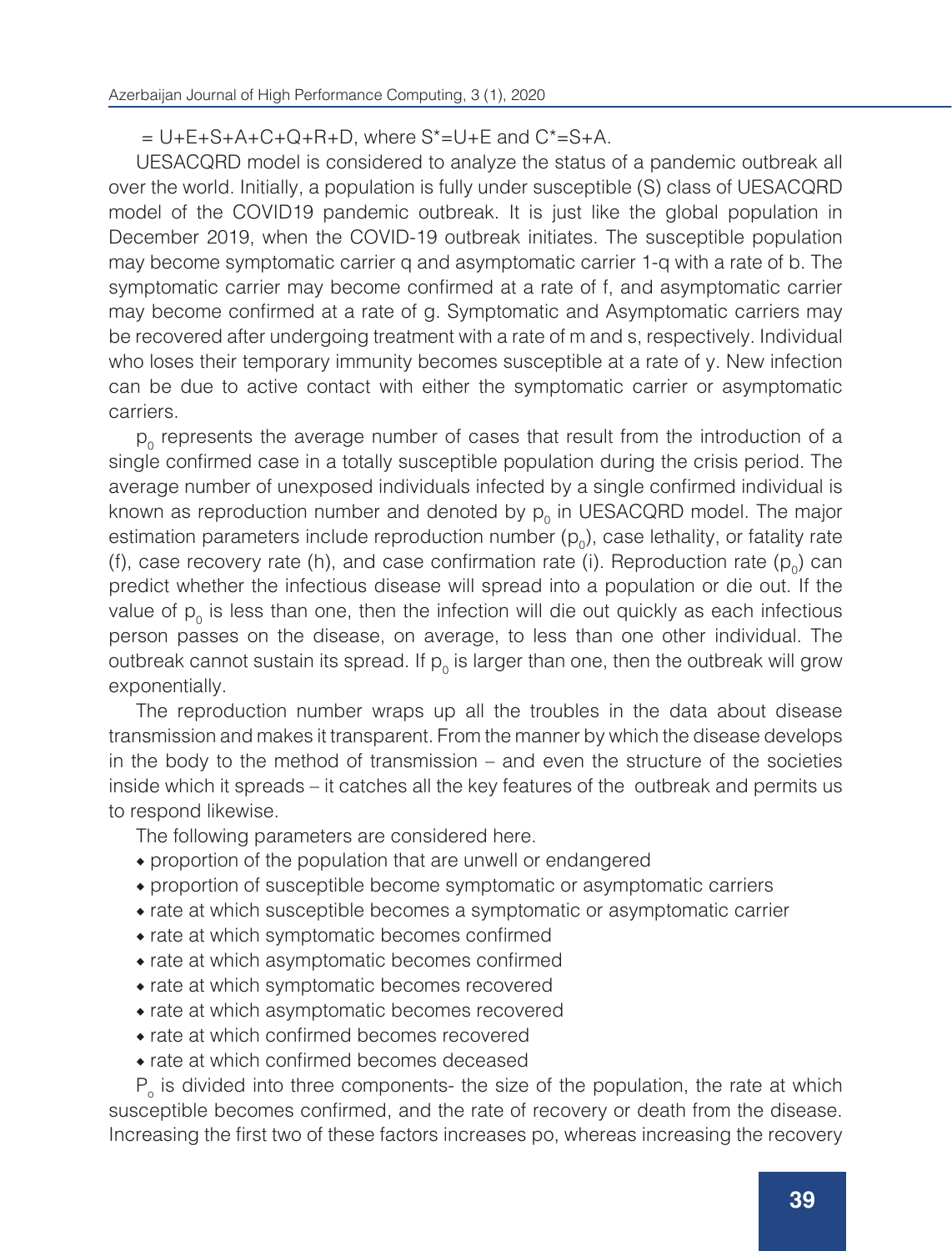rate reduces it. The bigger the population and the quicker the disease spreads between people, the larger the outbreak is probably going to be. If individual's recovery becomes faster, individual has less scope to spread the disease to other people. Consequently, it will be simpler to manage the outbreak.

Then the reproduction number becomes effective. This is the average number of infections caused by the confirmed individual at a given point of time during the progression of the outbreak. If the effective reproduction number can be brought below 1 by intervention, then the disease will die out.

Isolation and confinement can productively lessen the transmission rate. Consequently, the effective reproduction number is also reduced. Confining infective patients decreases the pace of spread while isolating sound people lessens the effective susceptible population. The two activities add to diminishing the effective reproduction number. That is why social distancing and self-isolation are the basic methodologies for handling COVID-19.

Let us assume that the number of unwell, endangered, confirmed, recovered and deceased persons at time t in the population of size N is represented by  $U(t)$ ,  $E(t)$ ,  $S(t)$ ,  $A(t)$ ,  $C(t)$ ,  $Q(t)$ ,  $R(t)$ ,  $D(t)$ . The following equations describe pandemic dynamics:

 $U(t)=U(t-1)-(x/N)U(t-1)C(t-1),$ 

 $E(t)=E(t-1) - (x/N)E(t-1)C(t-1),$ 

 $S(t) = S(t-1) + (x/N) U(t-1)S(t-1) + (x/N) E(t-1)S(t-1) - fS(t-1) - hS(t-1),$ 

 $A(t) = A(t-1) + (x/N) U(t-1)A(t-1) + (x/N) E(t-1)A(t-1) - fA(t-1) - hA(t-1),$ 

C(t)=C(t-1)+ (x/N) U(t-1)C (t-1) +(x/N) E(t-1)C(t-1)- fC(t-1)-hC(t-1),

 $Q(t) = Q(t-1) + (x/N) U(t-1)C (t-1) + (x/N) E(t-1)Q(t-1) - fQ(t-1) - hQ(t-1),$ 

 $R(t)=R(t-1)+fC(t-1)$ ,

 $D(t)=D(t-1)+hC(t-1)$ .

The above equations are defined in discrete time points  $t = 1, 2, \ldots$ , with the initial condition of the pandemic  $U(0) = N - 1$ ,  $E(0) = N-1$ ,  $S(0) = 1$ ,  $A(0)=1$ ,  $C(0) = 1$ ,  $Q(0)=1$ ,  $R(0)$  $= D(0) = 0$ . The parameters of the UESACQRD model are calibrated to fit the reported data.

Initially, the population N is considered as susceptible (S).  $p_0$  can be estimated by the parameters of UESACQRD model as follows  $p_{{}_{o}} = x/(f+h)$ .

Here,  $\Delta U(t) = U(t) - U(t - 1)$ ,  $\Delta E(t) = E(t) - E(t - 1),$ 

 $\Delta S(t) = S(t) - S(t - 1)$ ,  $\Delta A(t) = A(t) - A(t - 1),$  $\Delta C(t) = C(t) - C(t - 1)$ ,  $\Delta Q(t) = Q(t) - Q(t - 1),$  $\Delta R(t) = R(t) - R(t - 1),$ 

 $\Delta D(t) = D(t) - D(t - 1).$ 

The above equations represent reported new cases of unwell, endangered, confirmed, recovered, and dead at time t. LΔU(t), LΔE(t), LΔS(t), LΔA(t), LΔC(t), LΔQ(t), LΔR(t), LΔD(t) are the cumulative numbers of unwell cases, endangered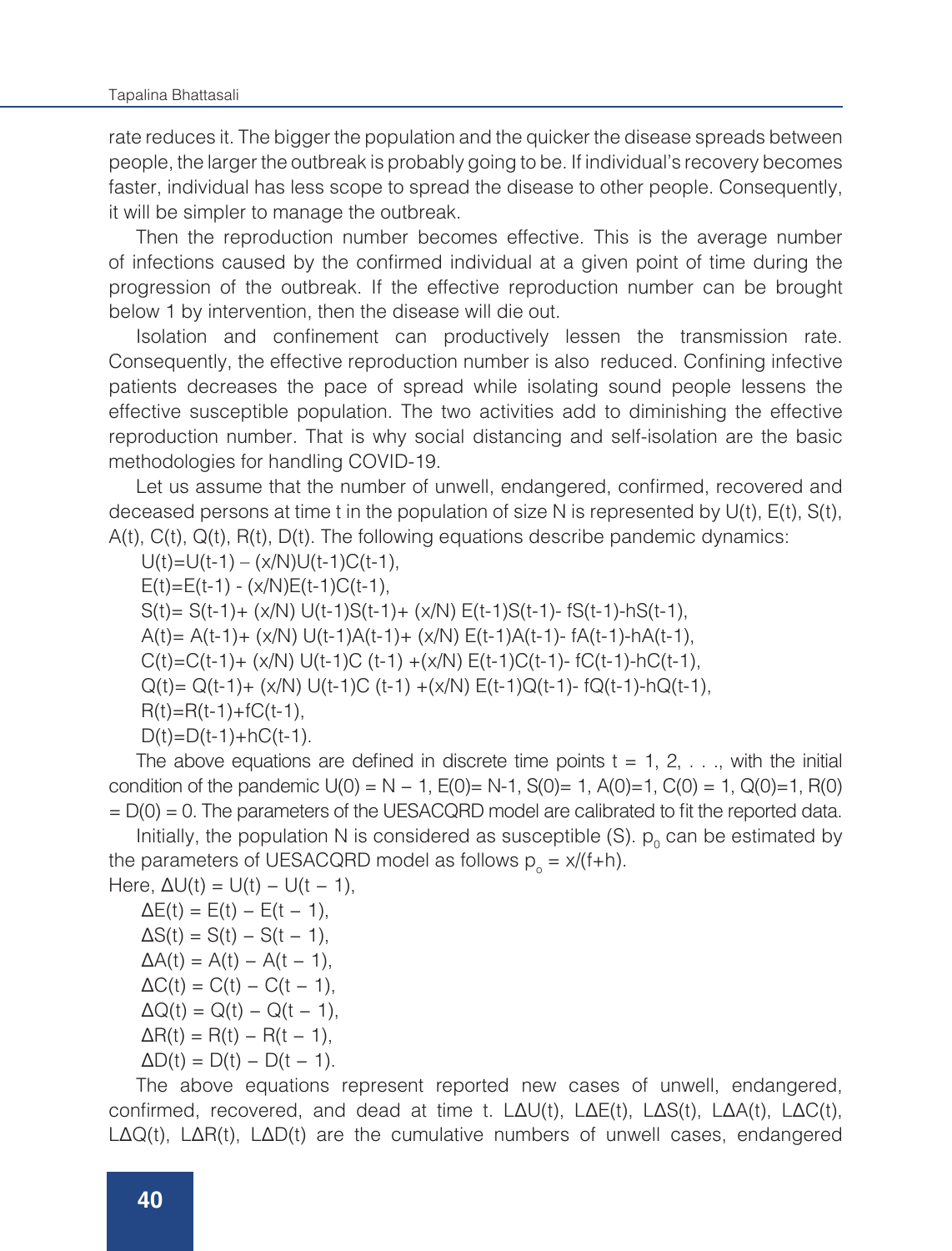cases, symptomatic cases, asymptomatic cases, confirmed cases, quarantined cases, recovered cases and deceased cases at time t.

 $L\Delta Z(t)$  = Sum(Zi (t)), where i=1 to t and Z={U,E,S, A, C, Q R,D}.

The resulting model includes flexible control of model parameters. It applies pandemic analytics to optimize resources, improve situational awareness, and ensure stability in demand-planning.

Algorithm:

A node which may not be reachable from the initially infected set of nodes will have zero expectation of infection. If every edge had a 100% chance of transmitting disease, then every node is reachable from the initially infected nodes. Therefore probability of getting infected is high here. This is often not the case. If the set of nodes are reachable from the initially infected nodes, it needs to be ensured that expected outbreak length is calculated according to the algorithm presented below. Computation becomes worst case linear within the dimension of the graph as computation of topological (or pre-order) sort of the vertices within the directed acyclic graph takes time. In practice, it is best to compute it for the vertices reachable from vertices within the outbreak seeding set. Use of easy breadth-first search saves significant time for several seeding sets. This computation is often done at the equal time because the computation of expectation values occurs free. If it is pre-computed, it takes time just like the expectation computation traversal.

Here, the objective is to calculate the probability that each node in a time-expanded graph is infected in pandemic at a given start node.

Input: A time-expanded graph  $G = (V, E)$ ,

 $N_s$  ← node where the pandemic will be seeded

 $P_{t} \leftarrow$  a mapping of edges in G to probabilities that those edges will transmit infection if the source of edge is infected

Output: A mapping from nodes in the time-expanded graph to probabilities that each is infected in an

pandemic seeded at Ns

```
T ← DAG of all nodes of G reachable from Ns 
O \leftarrow a topological ordering of nodes in T
D \leftarrow an empty mapping
for (u, t) in O do
P_{t} \leftarrow parents of (u, t) in T
pNI ← 1 pNI→prob.of non-infected
for (v, t') in P_tdo
p \mapsto P[f((v, t') \rightarrow (u, t)] pI \rightarrow prob of infected
pNl← pNl \times (1-pI(D[(v,t'))))end for 
D[(u, t)] \leftarrow 1- probNotInfected
 end for return D
```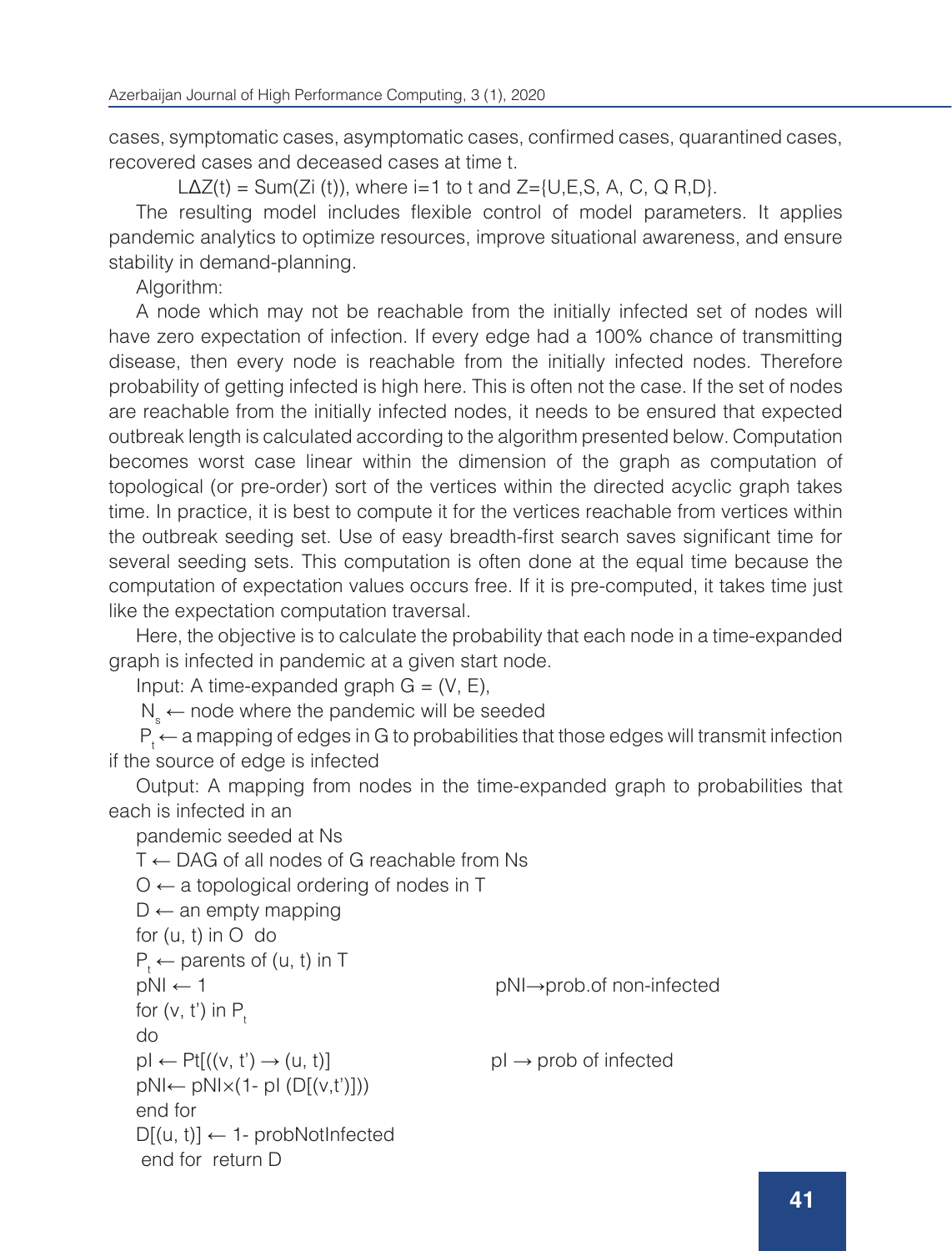# 5. Analysis

This section includes a detailed analysis of data to assess the impact of COVID-19 all over the world. SPSS encapsulates mathematical and statistical knowledge to extract the analysis part and forecast reports, which are adaptive in nature to improve outcomes. It is expected to predict the outcome of the disease before they occur by using the benefits offered by SPSS. Publicly available official data (Roser, M., Ritchie, H., Ortiz-Ospina, E., & Hasell, J., 2020) are analyzed. Few points may differ due to several constraints imposed on the privacy of the data. Similarly, all the data may not be accurately available all the time.

*Descriptive Statistics*

|               | Mean     | Std. Deviation |     |
|---------------|----------|----------------|-----|
| new cases     | 16214.04 | 29339.028      | 184 |
| new<br>deaths | 1142.39  | 2297.360       | 184 |

*Correlations*

|               |                                                    | new cases               | new_deaths              |  |  |
|---------------|----------------------------------------------------|-------------------------|-------------------------|--|--|
|               | new_cases   Pearson Correlation<br>Sig. (2-tailed) | 184                     | $.963**$<br>.000<br>184 |  |  |
| new<br>deaths | Pearson Correlation<br>Sig. (2-tailed)             | $.963**$<br>.000<br>184 | 184                     |  |  |

\*\*. Correlation is significant at the 0.01 level (2-tailed).

It is seen that number of deceases are increasing with the number of new cases. *Correlations*

|           |                                      | Test              | confirmed       |  |  |
|-----------|--------------------------------------|-------------------|-----------------|--|--|
| test      | Pearson Correlation                  | 1                 | $.966**$        |  |  |
|           | Sig. (2-tailed)                      |                   | .000            |  |  |
|           | Sum of Squares and<br>Cross-products | 3701543084915.304 | 79692278251.565 |  |  |
|           | Covariance                           | 40676297636.432   | 875739321.446   |  |  |
|           | N                                    | 92                | 92              |  |  |
| confirmed | Pearson Correlation                  | $.966**$          |                 |  |  |
|           | Sig. (2-tailed)                      | .000              |                 |  |  |
|           | Sum of Squares and<br>Cross-products | 79692278251.565   | 1839423832.478  |  |  |
|           | Covariance                           | 875739321.446     | 20213448.709    |  |  |
|           | N                                    | 92                | 92              |  |  |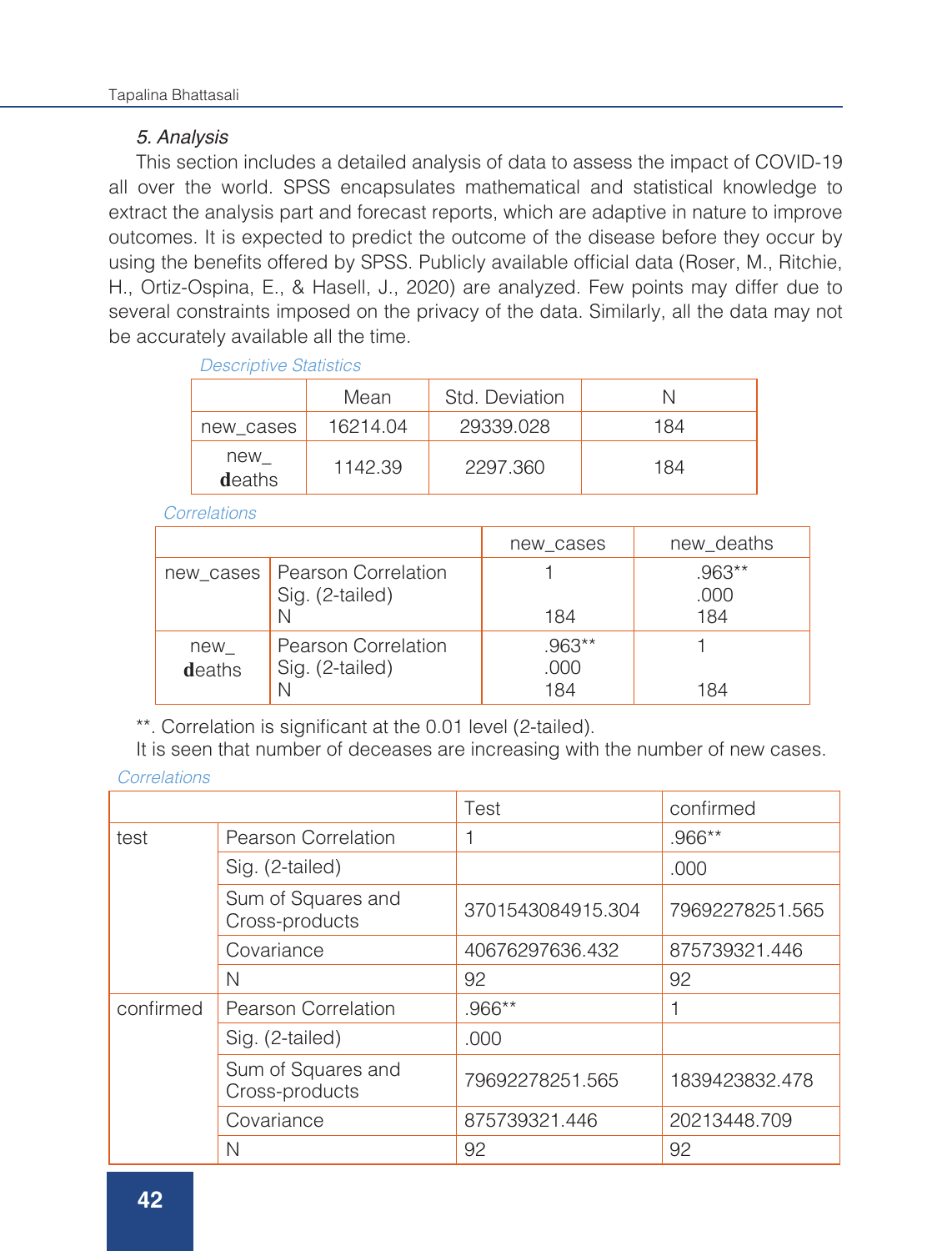\*\*. Correlation is significant at the 0.01 level (2-tailed).

It can be said that there is a positive correlation between the number of tests and the number of confirmed cases.

| Count |        |    |                |                |     |     |     |     |     |     |     |     |    |       |
|-------|--------|----|----------------|----------------|-----|-----|-----|-----|-----|-----|-----|-----|----|-------|
|       | age    |    |                |                |     |     |     |     |     |     |     |     |    |       |
|       |        | 0s | 100s           | 10s            | 20s | 30s | 40s | 50s | 60s | 70s | 80s | 90s |    | Total |
| sex   |        | 65 | $\overline{0}$ | 0              | 0   |     | 0   | 0   | 0   | 0   | 0   | 0   | 0  | 66    |
|       | female | 5  | 22             |                | 61  | 418 | 209 | 279 | 358 | 222 | 121 | 105 | 30 | 1831  |
|       | male   | 4  | 31             | $\overline{0}$ | 85  | 371 | 216 | 174 | 231 | 176 | 76  | 50  | 15 | 1429  |
| Total |        | 74 | 53             |                | 146 | 790 | 425 | 453 | 589 | 398 | 197 | 155 | 45 | 3326  |

# *sex \* age Crosstabulation*



It can be said that there is no positive correlation between sex and confirmed cases.

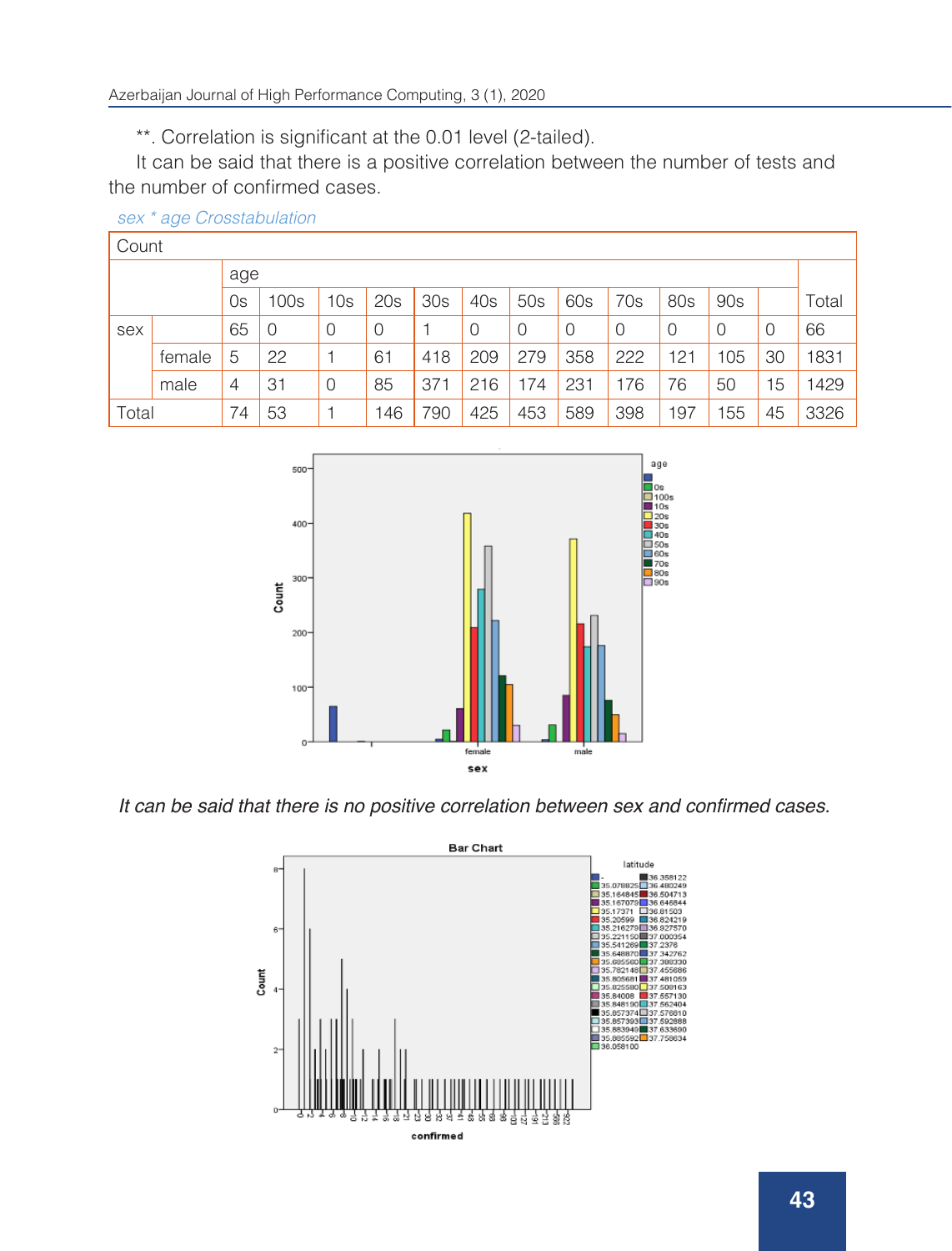

# 6. Conclusions

Pandemic analytics modeling will stay an essential technique for infectious disease control in the future. Unused data on novel coronavirus and the development of the episode ended up on hand at an unusual pace within the automatic and globalized world. Still, important questions stay unanswered. Unique solutions for looking forward to the drift of the outbreak simply cannot be made in this way. We earnestly underline the vulnerability of official data, especially related to the real pattern of contaminated cases.

Pandemic analytics can dramatically speed up the information evaluation required to reap observations, responses, and suggestions for coping with the disaster generated from the COVID19 pandemic with more than predicted precision. It will take a leap forward in supplying a deeper perception into the developments and conduct of people, allowing correct predictions of the disease. With responsible recommendations in place, and when it becomes the incident of national emergency, analytics can do things quicker and more, as it should contain, mitigate, and end this global problem. This paper considers a few assumptions when building the model. We ignore the impact of factors such as population birth rate and natural mortality when we design a dynamic discrete version for a specific period for COVID19. This paper is based totally on the collected information for a particular period to fit and estimate the regeneration number, infection rate, and recovery rate of COVID19. The analysis part is based on government published statistics. Some records can be missing, and different factors may appear. More massive scale research wished to verify these findings.

Due to the pandemic of COVID-19, all nations are looking towards mitigation plan to govern the spread with the assist a few modeling techniques. This work empowers